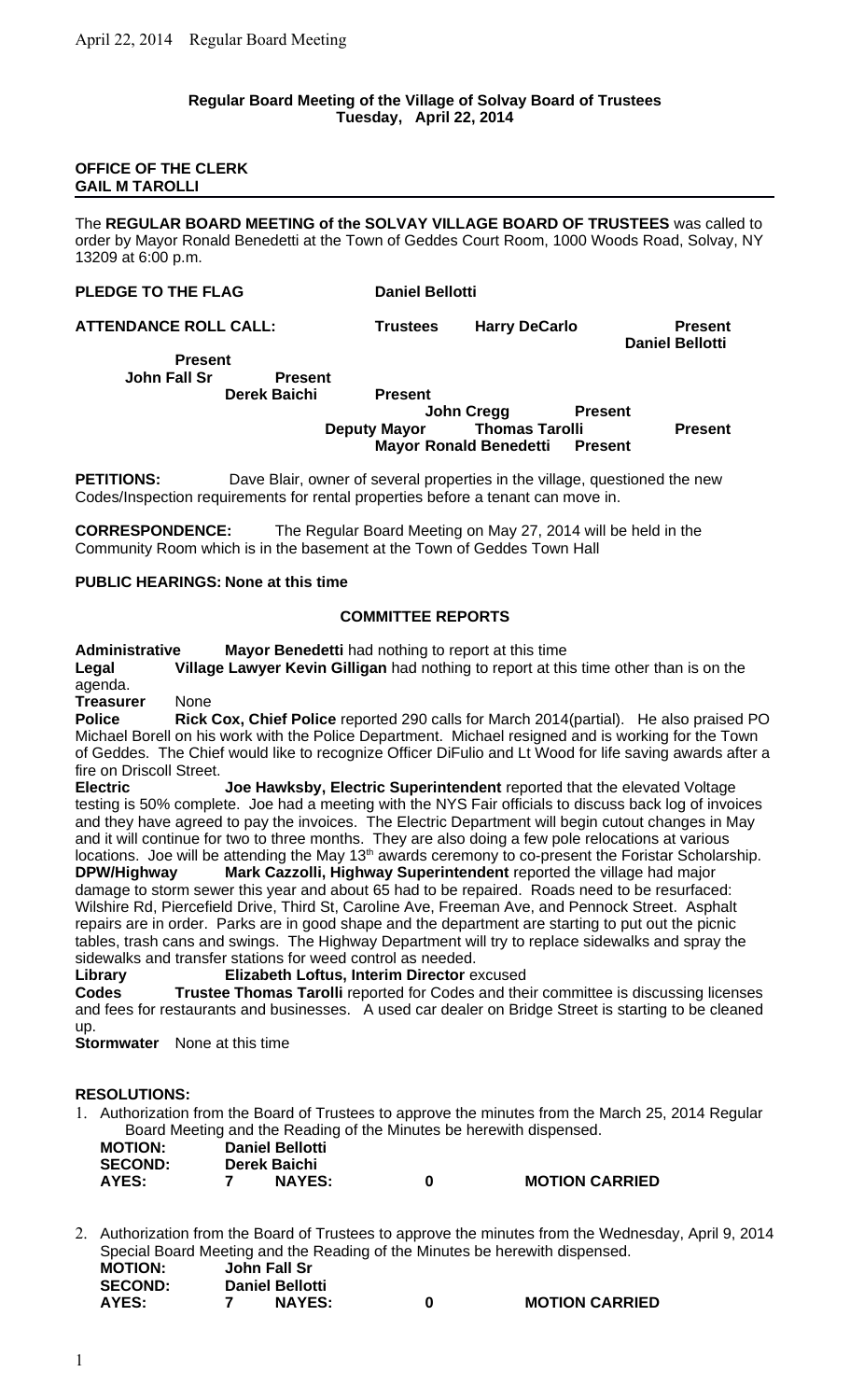April 22, 2014 Regular Board Meeting

3. Authorization from the Board of Trustees to approve the minutes from the Wednesday, April 9, 2014 Organizational Meeting and the Reading of the Minutes be herewith dispensed. **MOTION: Derek Baichi John Fall Sr** 

| -------      |  |               |  |                       |  |
|--------------|--|---------------|--|-----------------------|--|
| <b>AYES:</b> |  | <b>NAYES:</b> |  | <b>MOTION CARRIED</b> |  |

4. Authorization from the Board of Trustees to pay C&S Engineers \$9122.96 for services rendered from

3/1/14 TO 3/31/14. (Invoices: 0145601, 0145602, 0145603, 0145604, 0145605, 0145606, 0145607)

 **MOTION: John Cregg SECOND: Derek Baichi**

### **This resolution was amended to sever invoice 0145606 for \$637.50 and approve the balance of \$8485.46.**

Authorization from the Board of Trustees to pay C&S Engineers \$8485.46 for services rendered from 3/1/14 to 3/31/14. (Invoices: 0145601, 0145602, 0145603, 0145604, 0145605, 0145607)

| <b>MOTION:</b> | John Cregg   |
|----------------|--------------|
| <b>SECOND:</b> | Derek Baichi |

| <b>Harry DeCarlo</b>    | <b>Trustee</b> | <b>Voted</b> | Yes        |
|-------------------------|----------------|--------------|------------|
| <b>Daniel Bellotti</b>  | <b>Trustee</b> | <b>Voted</b> | Yes        |
| John Fall Sr            | <b>Trustee</b> | <b>Voted</b> | <b>Yes</b> |
| <b>Derek Baichi</b>     | <b>Trustee</b> | <b>Voted</b> | Yes        |
| John Cregg              | <b>Trustee</b> | <b>Voted</b> | <b>Yes</b> |
| <b>Thomas Tarolli</b>   | <b>Trustee</b> | <b>Voted</b> | Yes        |
| <b>Ronald Benedetti</b> | <b>Mayor</b>   | <b>Voted</b> | Yes        |

The foregoing Resolution was thereupon declared duly adopted. DATED: April 22, 2014

5. Authorization from the Board of Trustees to approve the Adopted Budget for the Fiscal Year June 1, 2014 to

May 31, 2015. **MOTION: Daniel Bellotti SECOND: John Cregg AYES: 7 NAYES: 0 MOTION CARRIED Mayor Benedetti thanked this Board for all their support and for all their work and got it done.**

6. Authorization from the Board of Trustees to approve the Budget Modifications:

**Village of Solvay General Fund Schedule of Proposed Budget Modifications**

**For Approval at the April 2014 Regular Board Meeting**

| <b>Account</b>             | <b>Title</b>                    | (as<br>modified)<br>Current<br><b>Budget</b> | proposed<br><b>Budget Mod</b> | newly<br>modified<br><b>Budget</b><br><b>Amount</b> |
|----------------------------|---------------------------------|----------------------------------------------|-------------------------------|-----------------------------------------------------|
| Revenu                     |                                 |                                              |                               |                                                     |
| $\overline{\mathbf{e}}$    |                                 |                                              |                               |                                                     |
| 410810A                    | Other Payments in Lieu of Tax   | 834,151                                      | (720)                         | 833,431                                             |
| 410900A                    | Interest & Penalties on Tax     | 19,000                                       | (2,613)                       | 16,387                                              |
| 415200A                    | Police Fees                     | 2,000                                        | (800)                         | 1,200                                               |
| 415600A                    | <b>Safety Inspection Fees</b>   | 1,000                                        | 1,807                         | 2,807                                               |
| 415610A                    | <b>Safety Registration Fees</b> | 1,000                                        | 565                           | 1,565                                               |
| 415890A                    | Other Public Safety Income      | 5,000                                        | (3,500)                       | 1,500                                               |
| 424010A                    | Interest Income on Deposits     | 800                                          | (260)                         | 540                                                 |
| 430890A                    | State Aid - Other               | 1,230                                        | 4,842                         | 6,072                                               |
|                            |                                 |                                              |                               |                                                     |
|                            |                                 |                                              |                               |                                                     |
|                            | Total                           | 864,181                                      | (679)                         | 863,502                                             |
| <b>Expense</b><br><u>s</u> |                                 |                                              |                               |                                                     |
|                            | Police - Vehicle                |                                              |                               |                                                     |

Decontamination  $428$  |  $95$  |  $523$ 

5312.04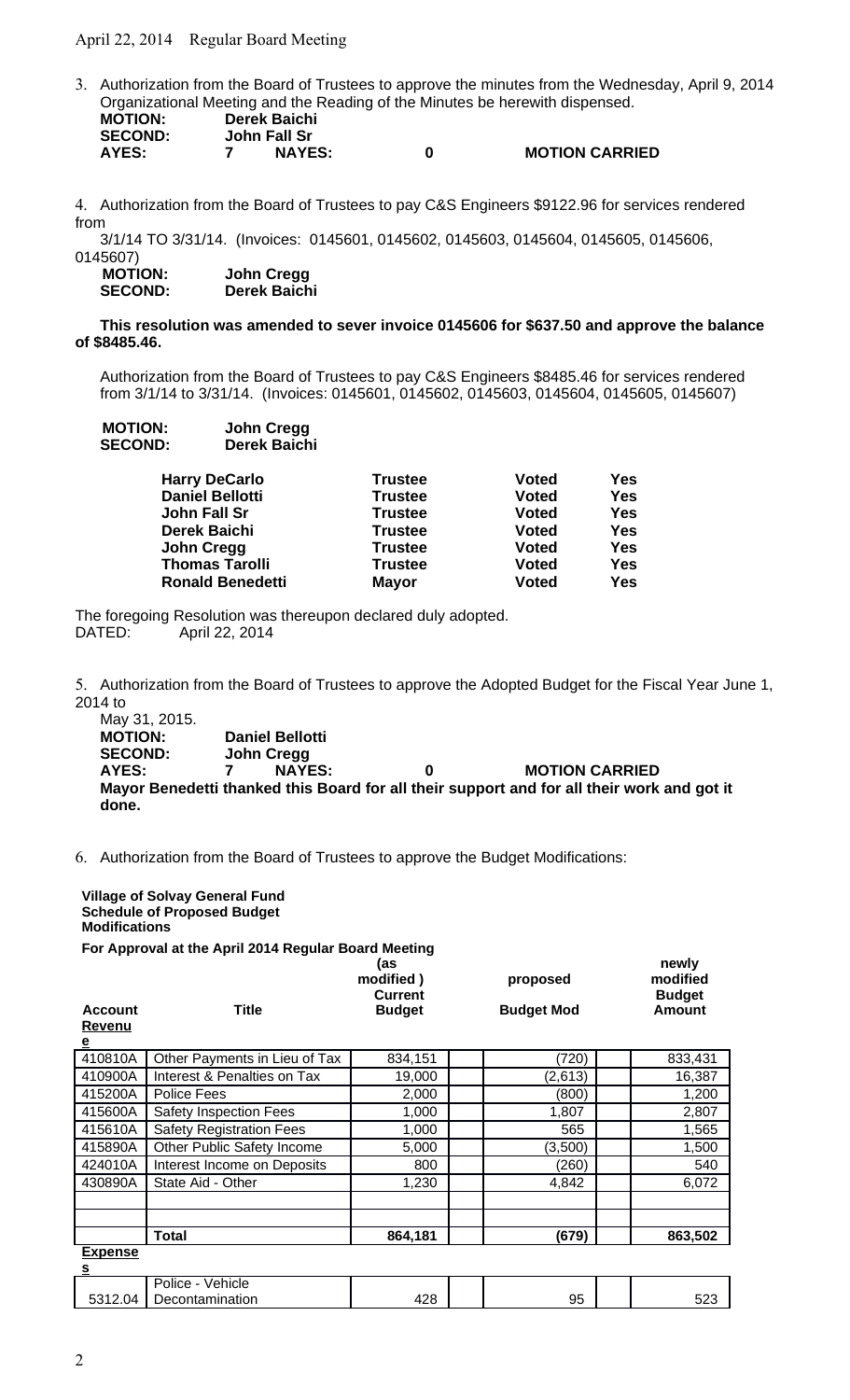## April 22, 2014 Regular Board Meeting

| 5312.05 | Police - Fuel                      | 42,000    | 2,000     | 44,000    |
|---------|------------------------------------|-----------|-----------|-----------|
| 5312.06 | Police - Radio                     | 222       | 315       | 537       |
| 5312.07 | Police Ammo                        | 4,428     | 1,822     | 6,250     |
| 5312.11 | Police - Uniforms                  |           | 1,401     | 1,401     |
| 5312.12 | Police - Training/Conferences      | 887       | 110       | 997       |
| 5312.14 | Police - Postage                   | 373       | 196       | 569       |
| 5312.15 | Police - Office Supplies           | 1,742     | 500       | 2,242     |
| 5312.17 | Police - Computers                 | 736       | 1,200     | 1,936     |
| 5312.19 | Misc Police Expenses               | 3,758     | 742       | 4,500     |
| 5312.20 | Police Telephone Expense           | 12,240    | (1,000)   | 11,240    |
| 5101041 |                                    |           |           |           |
| A       | Board of Trustees - Other          | 1,000     | (200)     | 800       |
| 511102A | Police Justice - Equipment         |           | 3,282     | 3,282     |
| 513254A | Treasurer - Other                  | 16,000    | (2,000)   | 14,000    |
| 514401A | Engineer - Wages                   | 8,400     | (2,100)   | 6,300     |
| 536201A | Code Enforcer - Wages              | 44,377    | (5,000)   | 39,377    |
| 550104A | Street Admin - Other               | 5,600     | 400       | 6,000     |
| 551421A | Snow Removal - Wages               | 136,153   | 8,912     | 145,065   |
| 571204A | Pool - Other                       | 8,337     | 2,000     | 10,337    |
| 580900A | <b>Landfill Moitoring Expenese</b> | 25,000    | (4,800)   | 20,200    |
| 581201A | Sanitary Sweer - Wages             | 15,724    | 3,900     | 19,624    |
| 581401A | Storm Sewer - Wages                | 42,157    | (12, 812) | 29,345    |
| 590408A | <b>Workers Compensation</b>        | 85,000    | (527)     | 84,473    |
| 590458A | Life Insurance                     | 16,000    | (1,300)   | 14,700    |
| 590608A | Health Insurance                   | 614,362   | (5,780)   | 608,582   |
| 597200A | Statuatory Install Bond - Prin     | 21,000    | 7,472     | 28,472    |
| 597201A | Statuatory Install Bond - Int      | 1,260     | 493       | 1,753     |
|         | <b>Total</b>                       | 1,107,184 | (679)     | 1,106,505 |

**MOTION: Thomas Tarolli SECOND: Daniel Bellotti AYES: 7 NAYES: 0 MOTION CARRIED**

7. Authorization from the Board of Trustees to pay Costello, Cooney & Fearon, PLLC for \$11,908.92 services rendered for the month of March, 2014.

| <b>MOTION:</b> | <b>Harry DeCarlo</b>   |
|----------------|------------------------|
| <b>SECOND:</b> | <b>Daniel Bellotti</b> |
| AYES:          | <b>NAYES:</b>          |

**AYES: 7 NAYES: 0 MOTION CARRIED**

**AYES: 7 NAYES: 0 MOTION CARRIED**

8. Determining Onondaga County WEP is an involved agency for the Trump Street/Power Street Bioretention

project as a funding source, that the Village will proceed on an uncoordinated basis to consider environmental impacts, that this is an unlisted action and, based upon a review of the short EAF provided in support of this project, the Village Board renders a negative declaration for purposes of SEQR review.

| <b>MOTION:</b> | <b>Daniel Bellotti</b> |   |
|----------------|------------------------|---|
| <b>SECOND:</b> | <b>Thomas Tarolli</b>  |   |
| AYES:          | <b>NAYES:</b>          | 0 |

9. Determining that Onondaga County WEP is an involved agency for the Highway Garage Bioretention project

as a funding source, that the Village will proceed on an uncoordinated basis to consider environmental impacts, that this is an unlisted action and, based upon a review of the short EAF provided in support of this project, the Village Board renders a negative declaration for purposes of SEQR review.

| <b>MOTION:</b> | <b>Daniel Bellotti</b> |                       |
|----------------|------------------------|-----------------------|
| <b>SECOND:</b> | John Fall Sr           |                       |
| AYES:          | <b>NAYES:</b>          | <b>MOTION CARRIED</b> |

10. Approving the 'Save the Rain' grant agreement with Onondaga County in the amount of \$80,000 for the

Trump and Power Streets Bioretention Project and authorizing the Mayor to sign same on behalf of the Village.

| <b>MOTION:</b> | John Fall Sr           |   |                       |
|----------------|------------------------|---|-----------------------|
| <b>SECOND:</b> | <b>Daniel Bellotti</b> |   |                       |
| <b>AYES:</b>   | <b>NAYES:</b>          | 0 | <b>MOTION CARRIED</b> |

11. Approving the "Save the Rain" grant agreement with Onondaga County in the amount of \$110,000 for the

Solvay Highway Garage Bioretention Project and authorizing the Mayor to sign same on behalf of the Village.<br>**MOTION:** 

**Daniel Bellotti**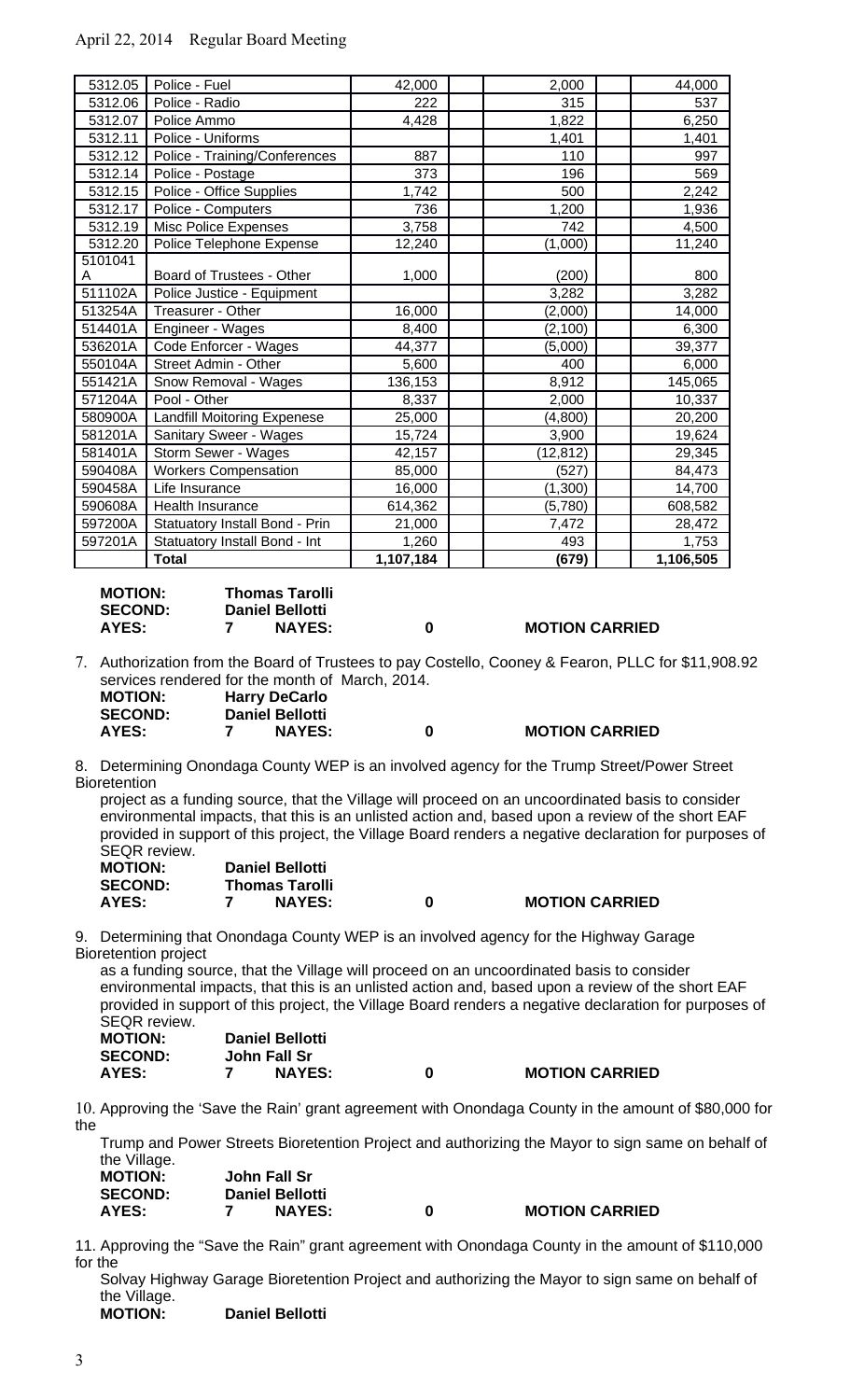April 22, 2014 Regular Board Meeting

| <b>SECOND:</b> | <b>Thomas Tarolli</b> |                       |
|----------------|-----------------------|-----------------------|
| AYES:          | <b>NAYES:</b>         | <b>MOTION CARRIED</b> |

12. Determining that with regard to the Inter-municipal Agreement between the Village and Onondaga County

pertaining to Inflow & Infiltration for 2014 through December 31, 2018, that Onondaga County WEP is an involved agency, that the Village Board will proceed on an uncoordinated basis as lead agency and that this is a Type 2 action for SEQR, thus concluding the environmental review process and further, approving said agreement with the County and authorizing the Mayor to sign said agreement on behalf of the Village of Solvay. **MOTION: Derek Baichi SECOND: John Cregg**  $\mathbf 0$ **MOTION CARRIED AYES:**  $\overline{7}$ **NAYES:** 

13. Authorization from the Board of Trustees to approve the Electric Commission recommendation that the Village Board renew the TCC contract at the present allocation level. (Transmission Congestion Contract) **MOTION:** John Fall Sr  $\mathbf{S}$ 

 $\mathbf 0$ 

| SECOND:      | Daniel Bellotti |
|--------------|-----------------|
| <b>AYES:</b> | <b>NAYES:</b>   |

**NEW BUSINESS** 

Resolved that this Board of Trustees move into Executive Session to discuss a contract and/or personnel matter at 7:18 p.m.

| <b>MOTION:</b> | <b>Daniel Bellotti</b> |   |                       |
|----------------|------------------------|---|-----------------------|
| <b>SECOND:</b> | John Fall Sr           |   |                       |
| AYES:          | <b>NAYES:</b>          | 0 | <b>MOTION CARRIED</b> |

Resolved that the Executive Session be closed and that this Board return to the regular meeting at 8:19  $p.m.$ 

| <b>MOTION:</b> | <b>Daniel Bellotti</b> |   |                       |
|----------------|------------------------|---|-----------------------|
| <b>SECOND:</b> | John Fall Sr           |   |                       |
| AYES:          | <b>NAYES:</b>          | 0 | <b>MOTION CARRIED</b> |
|                | <sub></sub>            |   |                       |

## Action/No action was taken at the Executive session meeting.

14. Authorization from the Board of Trustees to contract Laurie Cazzolli to perform gardening services for the

Village of Solvay and authorize the Mayor to sign a contract not to exceed \$2000.00 and she require a Certificate of Insurance on village form and proof for exemptions from Workman's Compensation insurance as a sole proprietor.

| <b>MOTION:</b>        | John Cregg    |   |
|-----------------------|---------------|---|
| <b>SECOND:</b>        | Derek Baichi  |   |
| <b>AYES:</b>          | <b>NAYES:</b> | 0 |
| <b>MOTION CARRIED</b> |               |   |

15. With respect to all contracts being undertaken using Save the Rain contractors, who have been awarded

contracts through the County bid process, the Village Board hereby authorized counsel to accept County Save the Rain insurance requirements in lieu of normal Village requirements, waiving the necessity of performance/payment bonds, waiving OCP and accepting a reduced \$1million umbrella limit of liability, although when the occasion arises, we should try to secure compliance with standard Village requirements.

| <b>MOTION:</b> | John Cregg             |
|----------------|------------------------|
| <b>SECOND:</b> | <b>Daniel Bellotti</b> |
| <b>AYES:</b>   | <b>NAYES:</b><br>7     |

**MOTION CARRIED**  $\Omega$ 

**MOTION CARRIED** 

ADJOURNMENT:

The regular meeting of the Solvay Board of Trustees be adjourned at 8:23 p.m. **MOTION: Daniel Bellotti SECOND: John Cregg AYES: NAYES:**  $\Omega$ **MOTION CARRIED**  $\overline{\phantom{a}}$ 

Respectfully submitted,